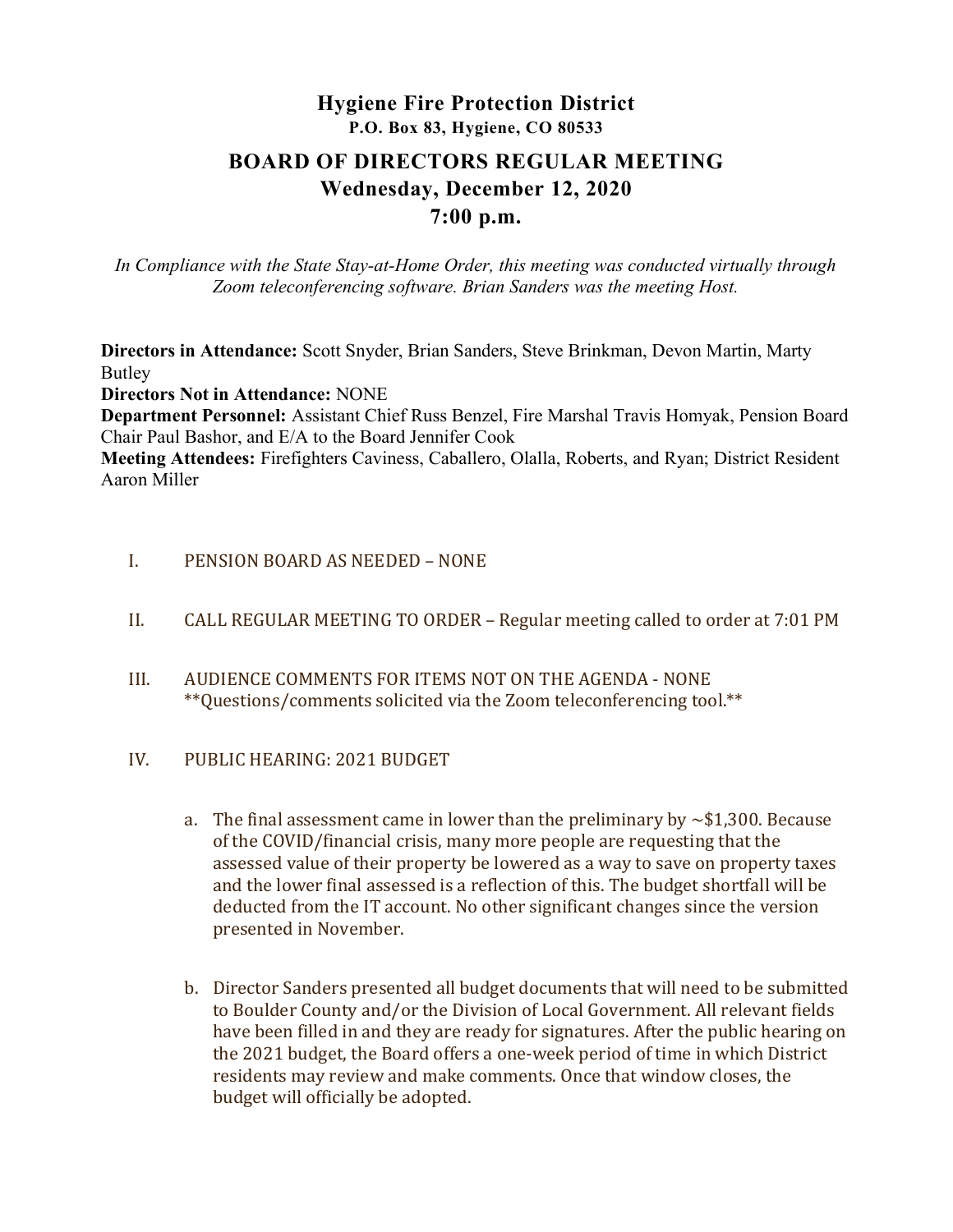- i. A MOTION to accept the Ordinance to Set Mill Levies was made by Director Brinkley. Director Martin seconded and the motion was approved by unanimous vote.
	- 1. Director Snyder will print, sign, and leave in Director Brinkman's box at the station for his signature.

# V. APPROVE MINUTES

- a. Regular Meeting, November 11, 2020 A MOTION to approve the regular meeting minutes was made by Director Butley. Director Brinkman seconded and the motion was approved by unanimous vote.
- b. Special Meeting, October 25, 2020 A MOTION to approve the special meeting minutes was made by Director Brinkman. Director Martin seconded and the motion was approved by unanimous vote.
- c. Special Meeting, October 26, 2020 A MOTION to approve the special meeting minutes was made by Director Brinkman. Director Sanders seconded and the motion was approved by unanimous vote.

# VI. REPORTS

- a. Treasurer's Report
	- i. November Financials The budget-to-actual report was reviewed. Nothing unusual or of concern.
		- 1. Director Sanders thanked Chief Trevithick and Assistant Chief Benzel for making such an effort to get so many of the remaining 2020 budget items purchased in the month of November and the first week of December. This will help clean up the year-end financials and restrict 2020 budget items to the 2020 calendar year.
		- 2. CPA Status Director Sanders met with Nicole, our CPA, who provided valuable information about our current financials, as well as guidance on how to plan for next year. She confirmed that if we have more than \$750k in expenses we will need to file a full audit. This will need some clarification in light of the refundable deployment expenses and establishing whether or not they count towards that total.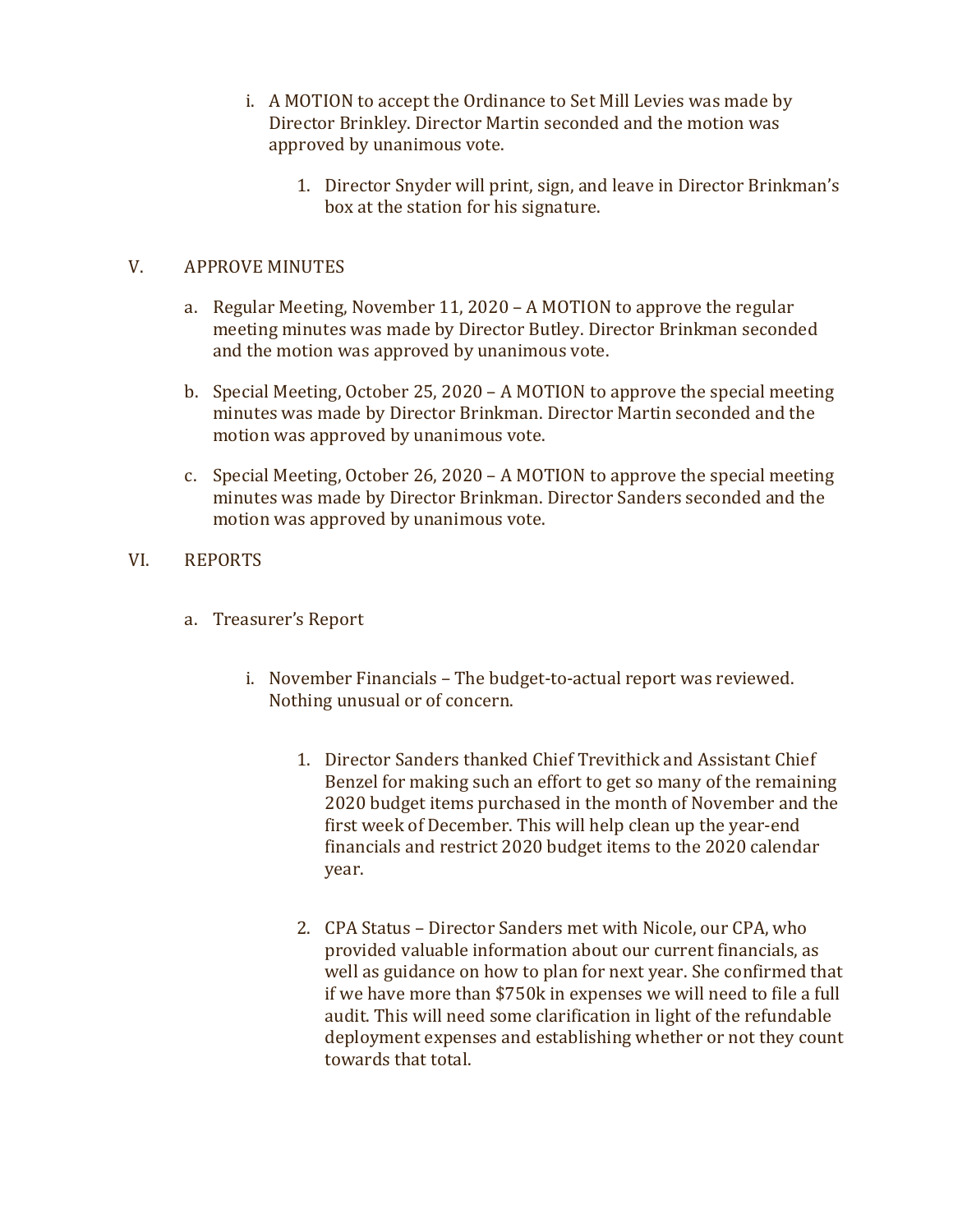• In 2021 we will start to input budget numbers into Quickbooks, which will allow reports to be generated more easily and compare them to previous years to detect outlying expenses.

#### b. Secretary's report

- i. Upcoming deadlines The 2021 budget must be approved at the December Board meeting. The Mill Levy certification must be submitted to Boulder County by December 15th and the full budget and accompanying documents must be submitted to the state by January 31, 2021.
- c. Chief's Report Chief Trevithick was unexpectedly unable to attend. Assistant Chief Benzel reported in his absence on as many of the agenda items possible.
	- i. Run Data In November there were 21 calls, including 2 for Fire, 18 EMS, and 1 motor vehicle accidents. The average Dispatch-to-en-route times were 1:21-minutes for HFPD, and 3:15-minutes for AMR. Over 21 calls, the average en-route-to-arrival time for HFPD was 3:59-minutes. Over 13 calls, the average en-route-to-arrival time for AMR was 16:27 minutes. The average number of responders on fire calls was 7. The average number of responders on EMS calls was 7. The average number of responders on MVA calls was 5.
		- 1. Special Incidents: No special incidents in November.
	- ii. Type 3 Status The new truck was pushed into the station on Monday. It is now officially in service and working as well as expected.
	- iii. Shift Coverage Great coverage overall. No shifts missed in November and only a couple so far in December.
	- iv. COVID Funds, check in with Boulder County OEM Assistant Chief Benzel, Director Sanders, and FF Ratkovitz worked with a Boulder County representative to see about getting funds recovered. They followed up with a spreadsheet detailing Covid expenses of  $\sim$ \$5,000 and are waiting to hear back.
	- v. Other Issues & Opportunities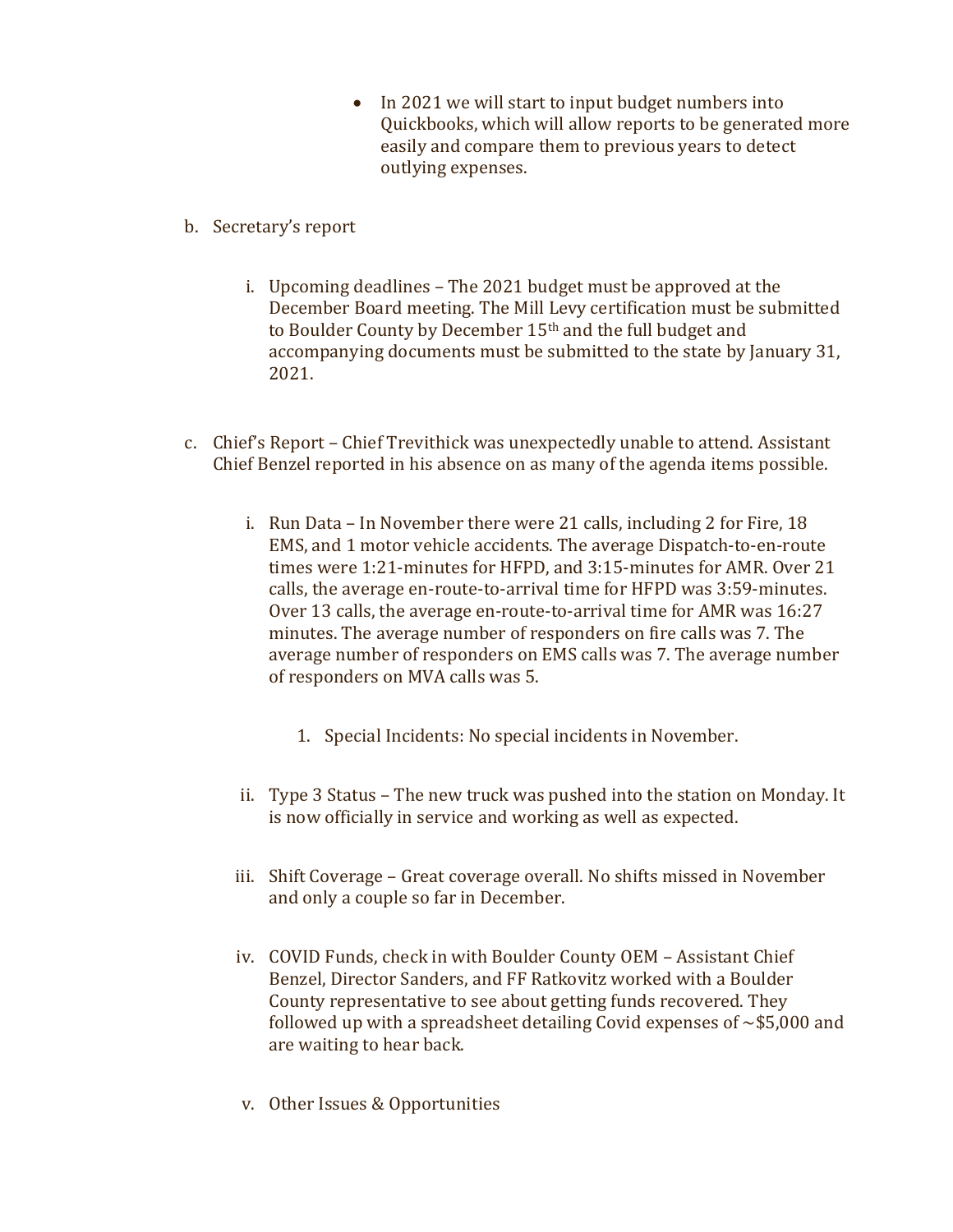- 1. Offers have been made to five people to join the department and three additional offers to people to join the wildland crew. These are people that will take the place of current members if they leave or become unavailable.
	- Assistant Chief Benzel was gratified to report that there are no probationary members right now. Everyone in the Department has at least one year of tenure, which is a great place to be in. Also, no one on the current membership has left in a couple of months so the retention program is working as it was intended.
	- Fire Marshal Homyak made a point to acknowledge Assistant Chief Benzel's efforts to design and execute such a successful hiring and retention program. There were only five spots available, yet we had almost forty applicants vying to make the cut.
- 2. The application process for the Lieutenant Staffing Program is completed. Chief Trevithick plans to meet with each applicant before the final decisions are made.

### VII. OLD BUSINESS

- a. Post Office Lease Director Martin reported that the PO has agreed to a  $60\% +$ increase in monthly rent, from \$1,600 to \$2,600. This is still below market but a big improvement from what we were receiving. The details will be finalized in the next week or two. Assuming that the final contract is agreed to, we will also have the option to renegotiate the price every five years.
- b. Christmas Party COVID cases are spiking across the country and the Governor has not eased the social distancing rules. The Christmas party was tentatively set for January  $15<sup>th</sup>$  but, unless at least 75 people will commit to showing up – which isn't likely – it makes sense just to forgo January. Boulder County buildings are expecting to be closed through April, so postponing the party until the spring may not work either. In light of all the uncertainties, it was agreed that the best course of action would be to cancel the party altogether.
	- i. There was discussion about alternative methods to show appreciation for the Firefighters in lieu of a party. This has been an exceptionally unusual and challenging year, yet the HFPD members continue to show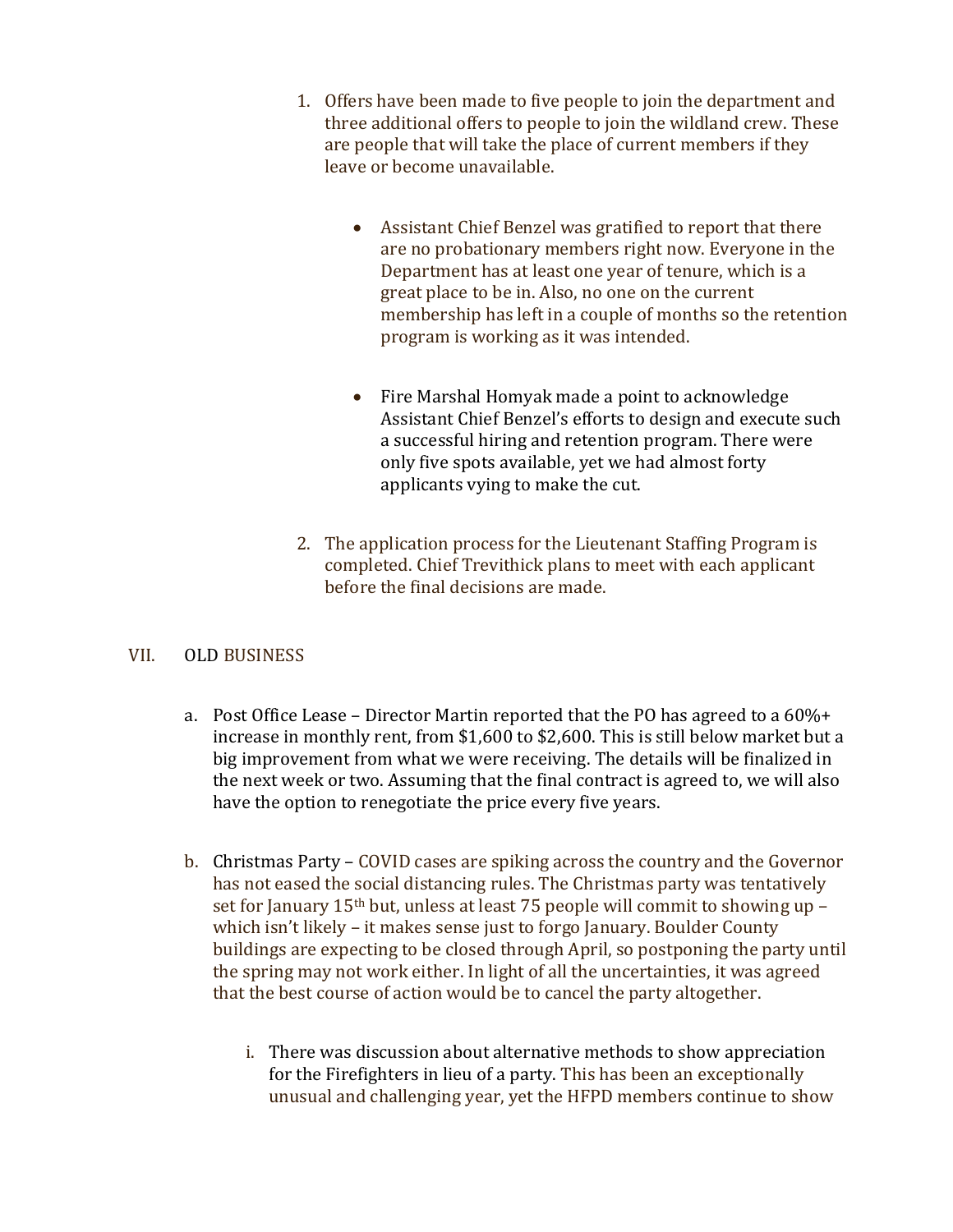amazing commitment, so Board sentiment is that recognition of their efforts is even more warranted than usual.

- 1. Director Snyder suggested that the Officers discuss the issue and report back.
- c. Cooperative Opportunities/Resource Sharing Assistant Chief Benzel reported that all auto/mutual aid will be in CAD by next week, so the HFPD will be getting toned to all major incidents in Lyons, and therefore working with their Department on a semi-regular basis. He also met with one of Lyons' Training Coordinator and they developed a plan to hold joint trainings every couple of months or so. Those trainings will be built around the major incidents that are covered in the auto aid agreement. (Ice rescue, swift water rescue, major accidents with long/heavy extrications, high/low angle rescue, etc.) They are also planning to hold two annual live fire trainings and both Departments agreed to split the costs associated with this activity.

### VIII. NEW BUSINESS

- a. EMD & Nearest Unit Dispatching, Russ/Cody?
	- i. Assistant Chief Benzel explained that Closest Unit applies mainly to career Departments as they are the ones that have bought into the Boulder Valley Fire Consortium, and have Automotive Vehicle Location (AVL) Dispatch in their rigs. Volunteer agencies are only Agency dispatched, and only within their respective Districts. Assistant Chief Benzel tried to get more information but has not yet heard back. Boulder County's Emergency Medical Dispatch (EMD) System assigns a code, which tells the responder whether the call is emergent of non-emergent. Assistant Chief Benzel confirmed that EMD has been in the works but the actual codes are not being announced, nor how agencies are responding. The Boulder Valley Fire Consortium has full-time staffed career ambulances, so volunteer agencies with an AMR response wouldn't get an ambulance-only response like they would in the Consortium. Volunteer agencies are always going to get an agency tone along with an ambulance.
		- 1. Assistant Chief Benzel will continue to trying to get information on Closest Unit Dispatching.
- b. Change BOD meeting time? Director Sanders asked how the other members would feel about pushing the regular board meeting back to the third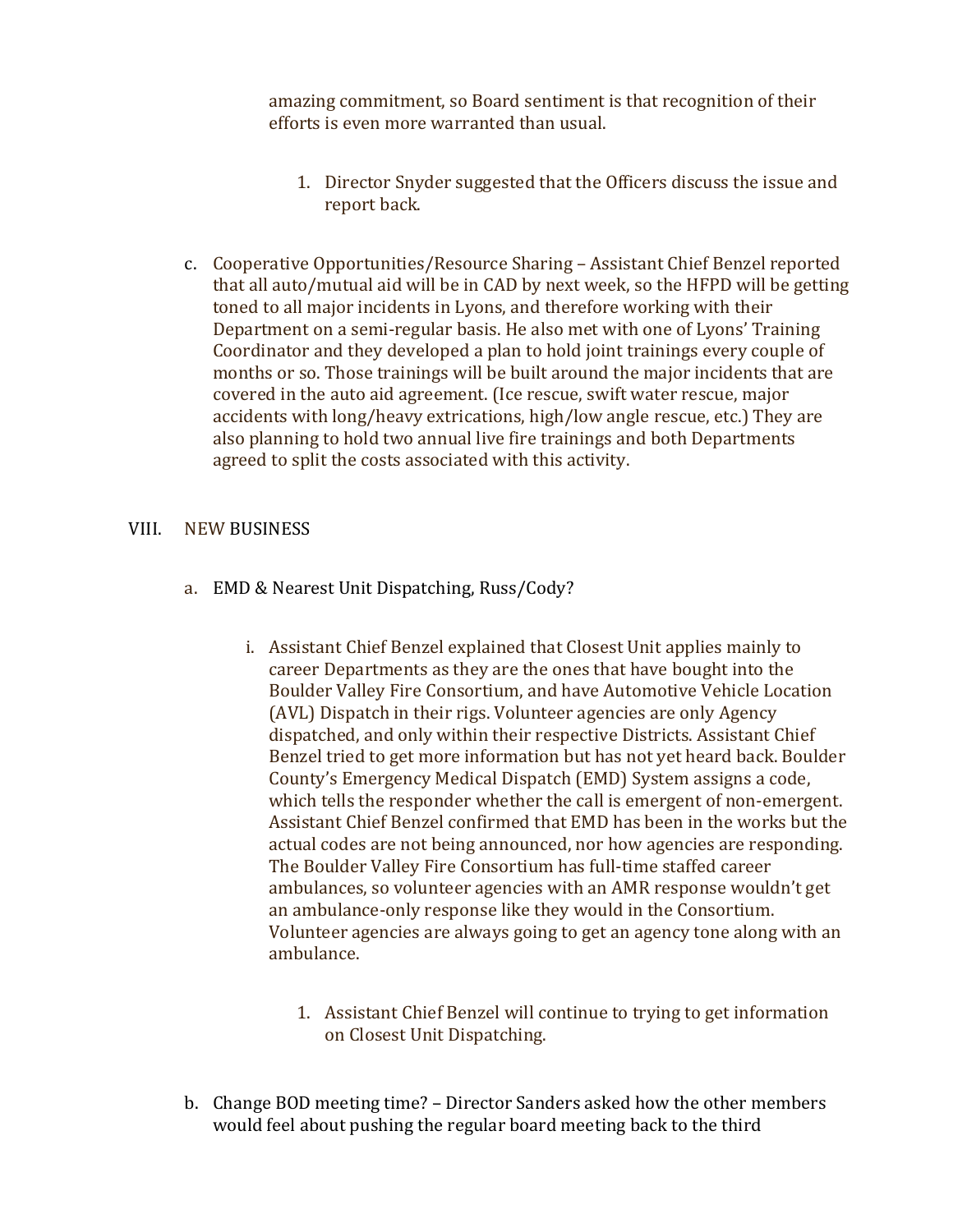Wednesday of the month, instead of the second Wednesday. He reported that it can be very difficult to get financials together when the second Wednesday is just over a week into the month, and it would be easier on both himself and the bookkeeper if the meeting was pushed out. It was observed that many of the deadlines relating to the budget and elections (when relevant) tend to occur around the 15th of the month. Since many documents relating to these events must be approved/adopted by the board by mid-month, it could be problematic if the meeting date moved back. The board decided to consider the matter and discuss again at the January meeting.

- c. Director Brinkman reported that there is a Friends of Hygiene meeting that will take place over Zoom on December 19th.
- d. Director Sanders asked about goals that the board may want to set for 2021. Director Snyder suggested that this topic be discussed at the January meeting.

# IX. AGENDA NEXT MONTH

- a. Work Session We need to have a work session to adopt the 2021 budget. Director Brinkman suggested having appending the work session to the Friends of Hygiene meeting that is already scheduled for the 19th.
	- i. A work session is scheduled for December 19th at 12:30. Director Sanders will send out a zoom link to all the Board members.
- b. Regular Meeting No discussion
- X. ADJOURNMENT A MOTION to adjourn the meeting was made by Director Brinkman. Director Sanders seconded and the motion was approved by unanimous vote.

Motion/Resolution Summary:

- MOTION to approve the regular meeting minutes
- MOTION to approve the special meeting minutes from October 25th
- MOTION to approve the special meeting minutes from October 26th
- MOTION to accept the Ordinance to Set Mill
- MOTION to adjourn the meeting